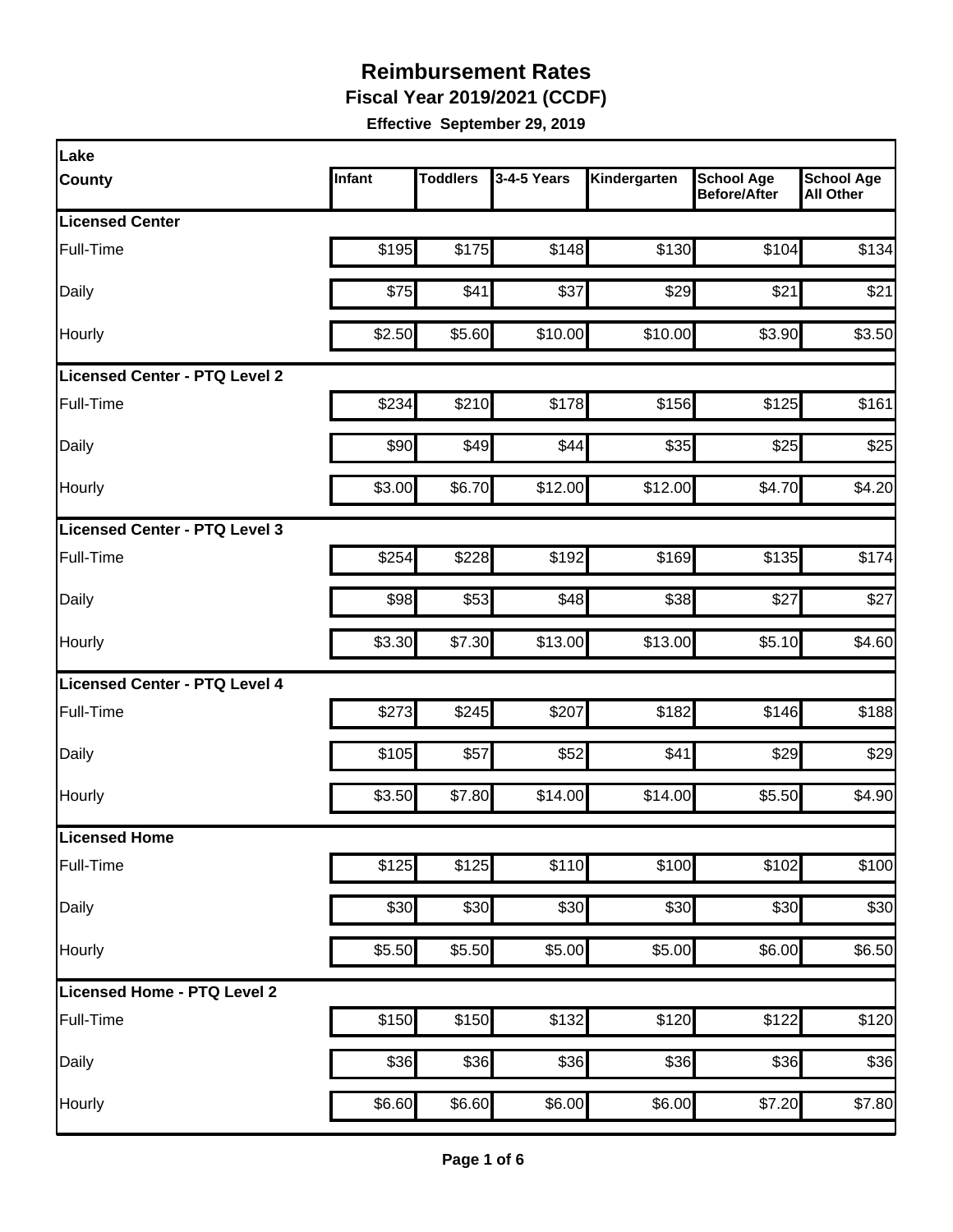**Fiscal Year 2019/2021 (CCDF)** 

| Lake                                     |        |                 |             |              |                                   |                                       |
|------------------------------------------|--------|-----------------|-------------|--------------|-----------------------------------|---------------------------------------|
| <b>County</b>                            | Infant | <b>Toddlers</b> | 3-4-5 Years | Kindergarten | <b>School Age</b><br>Before/After | <b>School Age</b><br><b>All Other</b> |
| Licensed Home - PTQ Level 3              |        |                 |             |              |                                   |                                       |
| Full-Time                                | \$163  | \$163           | \$143       | \$130        | \$133                             | \$130                                 |
| Daily                                    | \$39   | \$39            | \$39        | \$39         | \$39                              | \$39                                  |
| Hourly                                   | \$7.20 | \$7.20          | \$6.50      | \$6.50       | \$7.80                            | \$8.50                                |
| <b>Licensed Home - PTQ Level 4</b>       |        |                 |             |              |                                   |                                       |
| Full-Time                                | \$175  | \$175           | \$154       | \$140        | \$143                             | \$140                                 |
| Daily                                    | \$42   | \$42            | \$42        | \$42         | \$42                              | \$42                                  |
| Hourly                                   | \$7.70 | \$7.70          | \$7.00      | \$7.00       | \$8.40                            | \$9.10                                |
| <b>Registered Ministry</b>               |        |                 |             |              |                                   |                                       |
| Full-Time                                | \$129  | \$106           | \$93        | \$83         | \$66                              | \$95                                  |
| Daily                                    | \$32   | \$24            | \$21        | \$20         | \$18                              | \$21                                  |
| Hourly                                   | \$2.50 | \$5.60          | \$3.40      | \$3.40       | \$3.20                            | \$2.80                                |
| <b>Registered Ministry - PTQ Level 1</b> |        |                 |             |              |                                   |                                       |
| Full-Time                                | \$162  | \$141           | \$121       | \$107        | \$85                              | \$115                                 |
| Daily                                    | \$54   | \$33            | \$29        | \$25         | \$20                              | \$21                                  |
| Hourly                                   | \$2.50 | \$5.60          | \$6.70      | \$6.70       | \$3.60                            | \$3.20                                |
| <b>Registered Ministry - PTQ Level 2</b> |        |                 |             |              |                                   |                                       |
| Full-Time                                | \$234  | \$210           | \$178       | \$156        | \$125                             | \$161                                 |
| <b>Daily</b>                             | \$90   | \$49            | \$44        | \$35         | \$25                              | \$25                                  |
| Hourly                                   | \$3.00 | \$6.70          | \$12.00     | \$12.00      | \$4.70                            | \$4.20                                |
| <b>Registered Ministry - PTQ Level 3</b> |        |                 |             |              |                                   |                                       |
| Full-Time                                | \$254  | \$228]          | \$192       | \$169        | \$135                             | \$174                                 |
| Daily                                    | \$98   | \$53            | \$48        | \$38         | \$27                              | \$27                                  |
| Hourly                                   | \$3.30 | \$7.30          | \$13.00     | \$13.00      | \$5.10                            | \$4.60                                |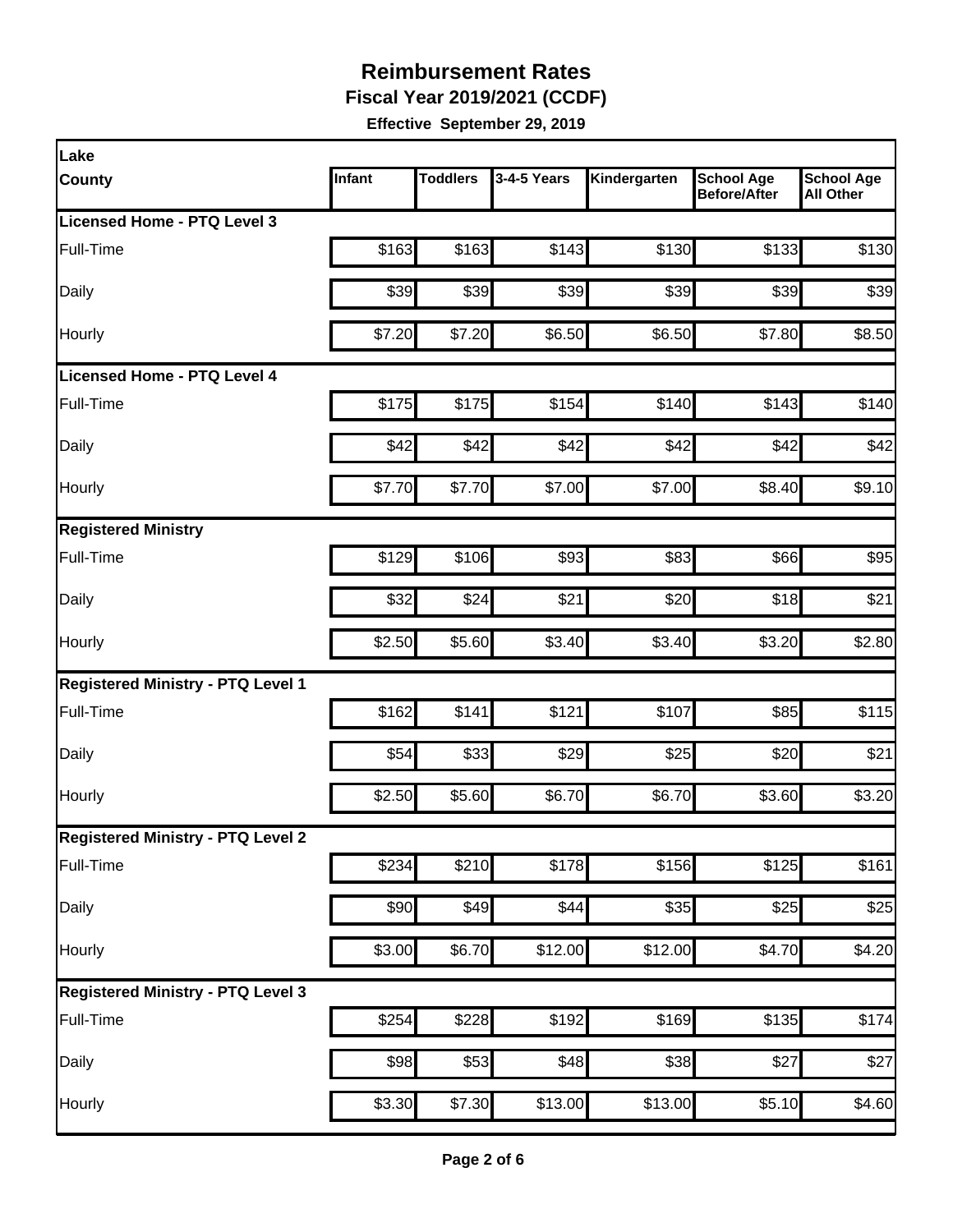**Fiscal Year 2019/2021 (CCDF)** 

| Lake                                     |        |                 |             |              |                                          |                                       |
|------------------------------------------|--------|-----------------|-------------|--------------|------------------------------------------|---------------------------------------|
| <b>County</b>                            | Infant | <b>Toddlers</b> | 3-4-5 Years | Kindergarten | <b>School Age</b><br><b>Before/After</b> | <b>School Age</b><br><b>All Other</b> |
| <b>Registered Ministry - PTQ Level 4</b> |        |                 |             |              |                                          |                                       |
| Full-Time                                | \$273  | \$245           | \$207       | \$182        | \$146                                    | \$188                                 |
| Daily                                    | \$105  | \$57            | \$52        | \$41         | \$29                                     | \$29                                  |
| Hourly                                   | \$3.50 | \$7.80          | \$14.00     | \$14.00      | \$5.50                                   | \$4.90                                |
| <b>Exempt Center</b>                     |        |                 |             |              |                                          |                                       |
| Full-Time                                | \$129  | \$106           | \$93        | \$83         | \$66                                     | \$95                                  |
| Daily                                    | \$32   | \$24            | \$21        | \$20         | \$18                                     | \$21                                  |
| Hourly                                   | \$2.50 | \$5.60          | \$3.40      | \$3.40       | \$3.20                                   | \$2.80                                |
| <b>Accredited Exempt Center</b>          |        |                 |             |              |                                          |                                       |
| Full-Time                                | \$193  | \$174           | \$150       | \$133        | \$112                                    | \$138                                 |
| Daily                                    | \$51   | \$45            | \$35        | \$31         | \$22                                     | \$23                                  |
| Hourly                                   | \$2.80 | \$6.20          | \$4.40      | \$4.60       | \$4.30                                   | \$3.90                                |
| <b>Exempt Home</b>                       |        |                 |             |              |                                          |                                       |
| Full-Time                                | \$102  | \$95            | \$85        | \$73         | \$61                                     | \$85                                  |
| Daily                                    | \$21   | \$20            | \$20        | \$17         | \$17                                     | \$19                                  |
| Hourly                                   | \$3.40 | \$2.80          | \$3.10      | \$3.70       | \$3.40                                   | \$3.70                                |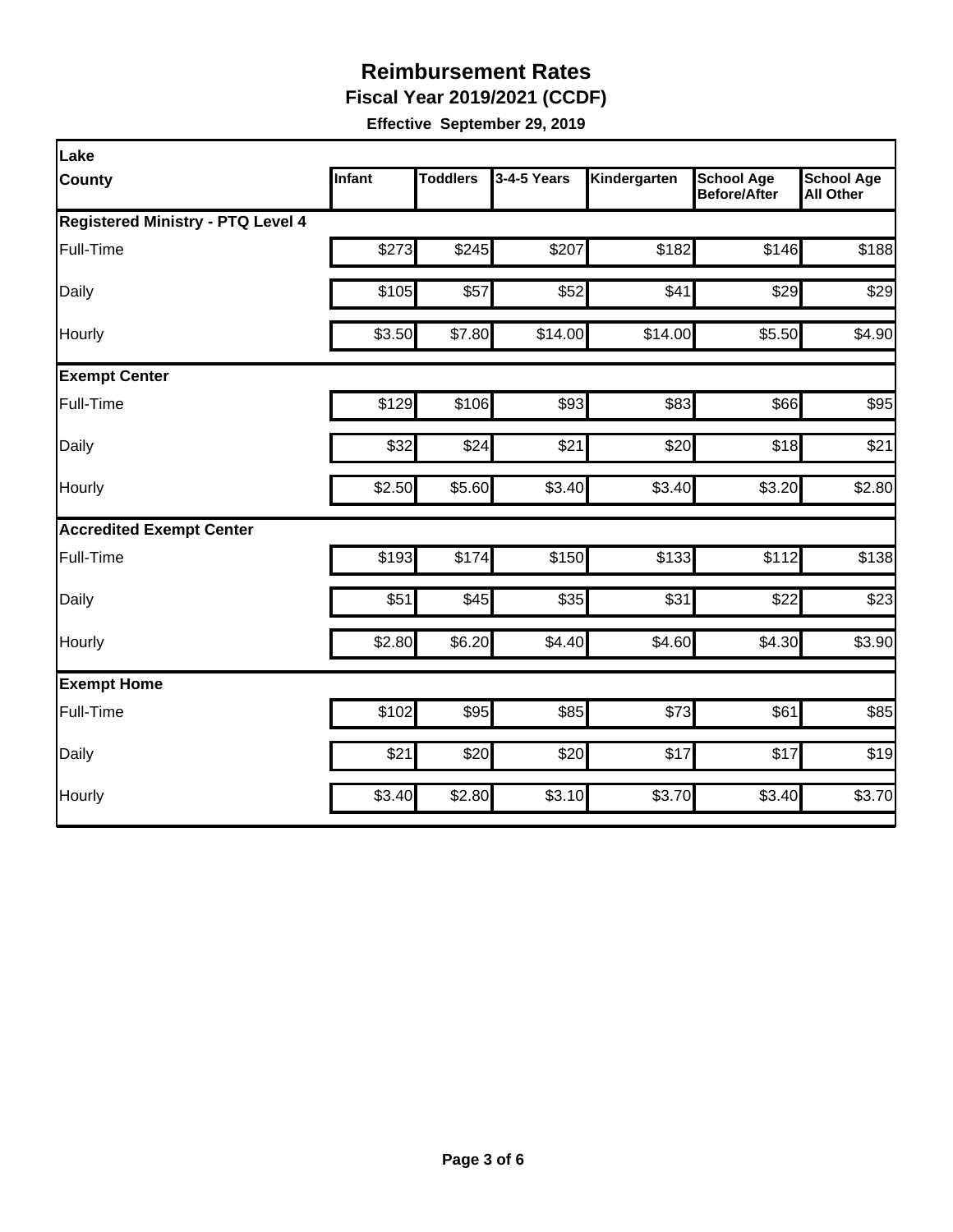**School Year 2019/2021 (OMW Pre-K)** 

| Lake                              |        |                 |             |              |                                   |                         |
|-----------------------------------|--------|-----------------|-------------|--------------|-----------------------------------|-------------------------|
| <b>County</b>                     | Infant | <b>Toddlers</b> | 3-4-5 Years | Kindergarten | <b>School Age</b><br>Before/After | School Age<br>All Other |
| Licensed Center - PTQ Level 3     |        |                 |             |              |                                   |                         |
| Full-Time                         |        |                 | \$211.20    |              |                                   |                         |
| Daily                             |        |                 |             |              |                                   |                         |
| Hourly                            |        |                 |             |              |                                   |                         |
| Licensed Center - PTQ Level 4     |        |                 |             |              |                                   |                         |
| Full-Time                         |        |                 | \$227.70    |              |                                   |                         |
| Daily                             |        |                 |             |              |                                   |                         |
| Hourly                            |        |                 |             |              |                                   |                         |
| Licensed Home - PTQ Level 3       |        |                 |             |              |                                   |                         |
| Full-Time                         |        |                 | \$157.30    |              |                                   |                         |
| Daily                             |        |                 |             |              |                                   |                         |
| Hourly                            |        |                 |             |              |                                   |                         |
| Licensed Home - PTQ Level 4       |        |                 |             |              |                                   |                         |
| Full-Time                         |        |                 | \$169.40    |              |                                   |                         |
| Daily                             |        |                 |             |              |                                   |                         |
| Hourly                            |        |                 |             |              |                                   |                         |
| VCP Ministry - PTQ Level 0        |        |                 |             |              |                                   |                         |
| Full-Time                         |        |                 | \$102.30    |              |                                   |                         |
| Daily                             |        |                 |             |              |                                   |                         |
| Hourly                            |        |                 |             |              |                                   |                         |
| <b>VCP Ministry - PTQ Level 3</b> |        |                 |             |              |                                   |                         |
| Full-Time                         |        |                 | \$211.20    |              |                                   |                         |
| Daily                             |        |                 |             |              |                                   |                         |
| Hourly                            |        |                 |             |              |                                   |                         |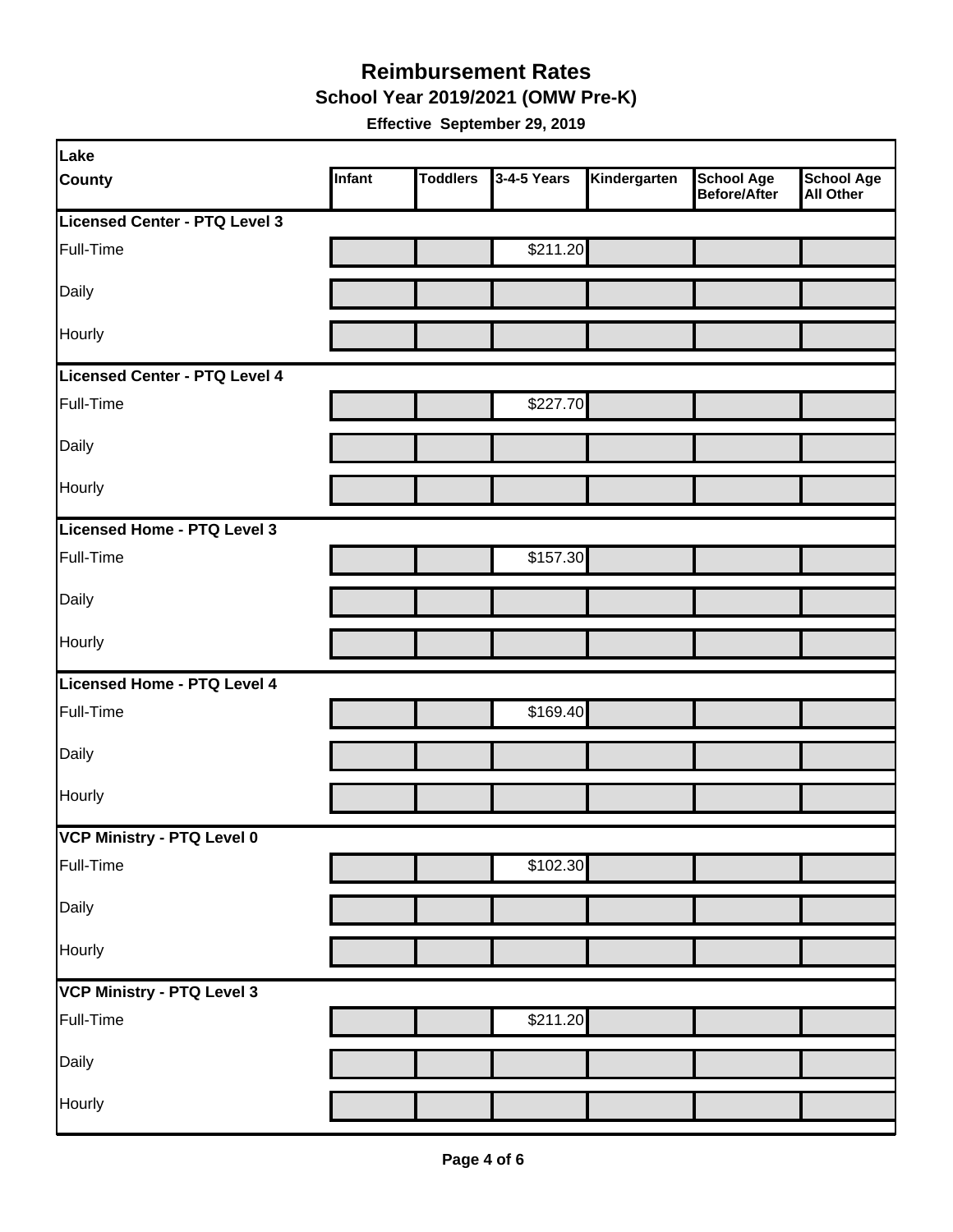**School Year 2019/2021 (OMW Pre-K)** 

| Lake                                           |        |                 |             |              |                                          |                                       |  |  |
|------------------------------------------------|--------|-----------------|-------------|--------------|------------------------------------------|---------------------------------------|--|--|
| <b>County</b>                                  | Infant | <b>Toddlers</b> | 3-4-5 Years | Kindergarten | <b>School Age</b><br><b>Before/After</b> | <b>School Age</b><br><b>All Other</b> |  |  |
| <b>VCP Ministry - PTQ Level 4</b>              |        |                 |             |              |                                          |                                       |  |  |
| Full-Time                                      |        |                 | \$227.70    |              |                                          |                                       |  |  |
| Daily                                          |        |                 |             |              |                                          |                                       |  |  |
| Hourly                                         |        |                 |             |              |                                          |                                       |  |  |
| Private Accredited School - PTQ Level 0        |        |                 |             |              |                                          |                                       |  |  |
| Full-Time                                      |        |                 | \$162.80    |              |                                          |                                       |  |  |
| Daily                                          |        |                 |             |              |                                          |                                       |  |  |
| Hourly                                         |        |                 |             |              |                                          |                                       |  |  |
| Private Accredited School - PTQ Level 1        |        |                 |             |              |                                          |                                       |  |  |
| Full-Time                                      |        |                 | \$162.80    |              |                                          |                                       |  |  |
| Daily                                          |        |                 |             |              |                                          |                                       |  |  |
| Hourly                                         |        |                 |             |              |                                          |                                       |  |  |
| <b>Private Accredited School - PTQ Level 2</b> |        |                 |             |              |                                          |                                       |  |  |
| Full-Time                                      |        |                 | \$195.80    |              |                                          |                                       |  |  |
| Daily                                          |        |                 |             |              |                                          |                                       |  |  |
| Hourly                                         |        |                 |             |              |                                          |                                       |  |  |
| Private Accredited School - PTQ Level 3        |        |                 |             |              |                                          |                                       |  |  |
| Full-Time                                      |        |                 | \$211.20    |              |                                          |                                       |  |  |
| Daily                                          |        |                 |             |              |                                          |                                       |  |  |
| Hourly                                         |        |                 |             |              |                                          |                                       |  |  |
| Private Accredited School - PTQ Level 4        |        |                 |             |              |                                          |                                       |  |  |
| Full-Time                                      |        |                 | \$227.70    |              |                                          |                                       |  |  |
| Daily                                          |        |                 |             |              |                                          |                                       |  |  |
| Hourly                                         |        |                 |             |              |                                          |                                       |  |  |